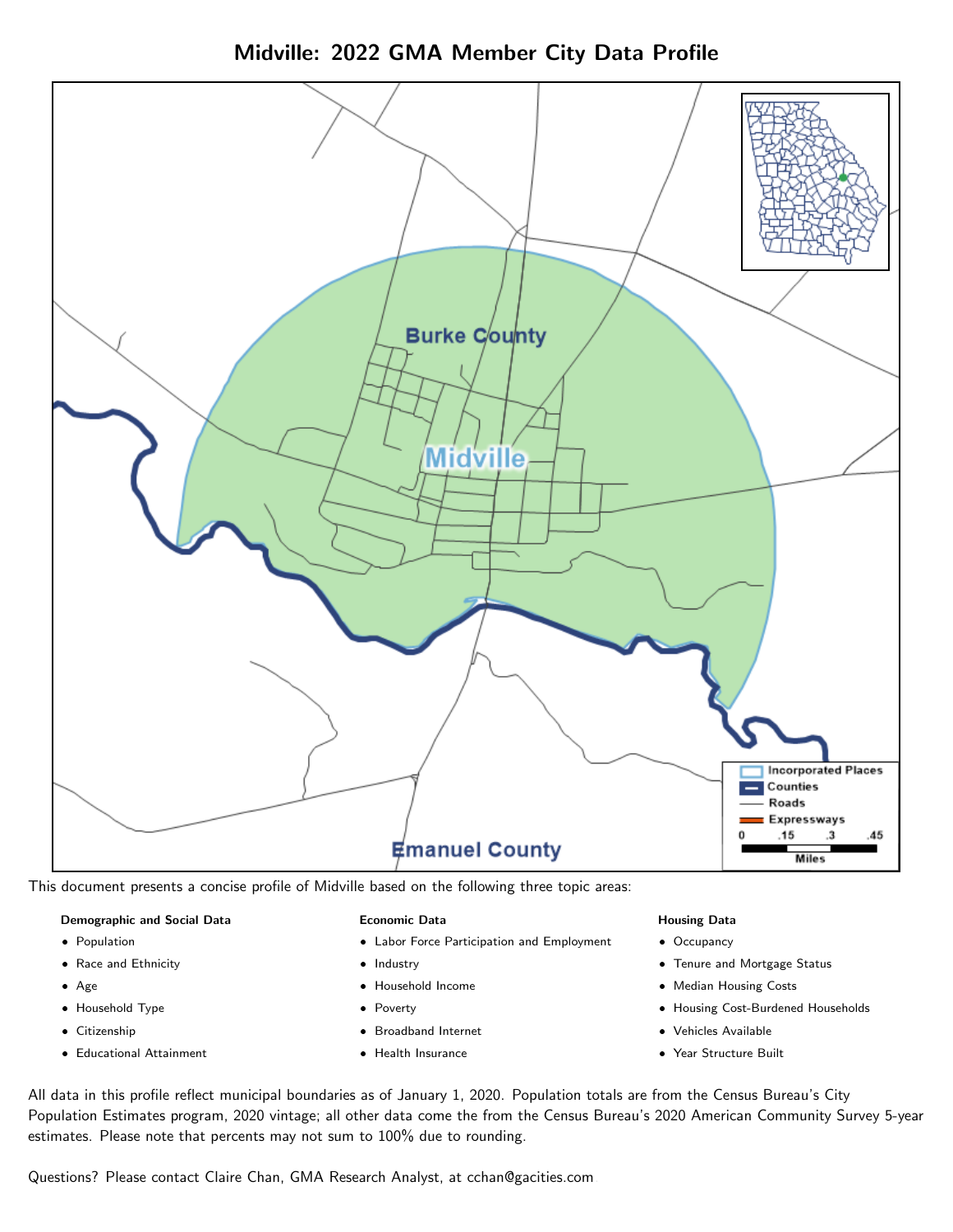## Midville: Demographic and Social





## **Citizenship**



Source: American Community Survey, 2020 5-year estimates, table B05002 Source: American Community Survey, 2020 5-year estimates, table B15002

## Race and Ethnicity



Source: U.S. Census Bureau, City Population Estimates, 2020 vintage Source: American Community Survey, 2020 5-year estimates, table B03002

## Household Type



Source: American Community Survey, 2020 5-year estimates, table B01001 Source: American Community Survey, 2020 5-year estimates, table B11001

### Educational Attainment



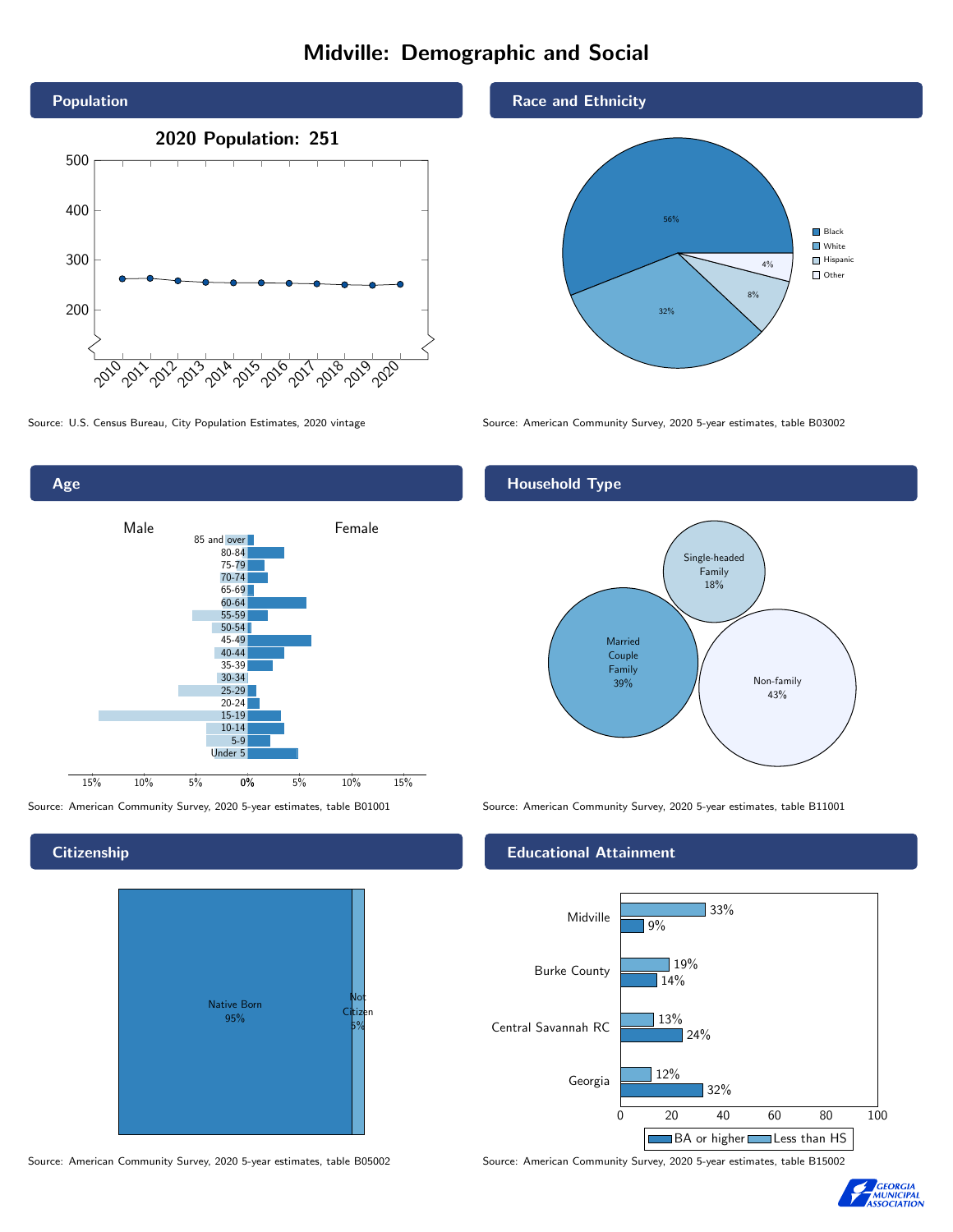## Midville: Economic



Source: American Community Survey, 2020 5-year estimates, table B23001 Note: Unemployment rate is based upon the civilian labor force.

## Household Income 0 50,000 100,000 150,000 200,000 250,000 Georgia Central Savannah RC Burke County Midville \$85,691 \$70,960 \$65,164 \$50,014 \$61,224 \$52,662 \$45,699 \$45,978 Mean Median

Source: American Community Survey, 2020 5-year estimates, tables B19013 and B19025 Source: American Community Survey, 2020 5-year estimates, table B17010



Industry

| Agriculture, forestry, fishing and hunting, and mining      | 13%   |
|-------------------------------------------------------------|-------|
| Construction                                                | 3%    |
| Manufacturing                                               | 35%   |
| <b>Wholesale Trade</b>                                      | $0\%$ |
| Retail Trade                                                | $2\%$ |
| Transportation and warehousing, and utilities               | $4\%$ |
| Information                                                 | 3%    |
| Finance and insurance, real estate, rental, leasing         | 3%    |
| Professional, scientific, mgt, administrative, waste mgt    | $2\%$ |
| Educational services, and health care and social assistance | 21%   |
| Arts, entertainment, recreation, accommodation, food        | $2\%$ |
| service                                                     |       |
| Other services, except public administration                | 3%    |
| Public administration                                       | 8%    |

Source: American Community Survey, 2020 5-year estimates, table C24030





## Health Insurance



Source: American Community Survey, 2020 5-year estimates, table B28002 Source: American Community Survey, 2020 5-year estimates, table B18135